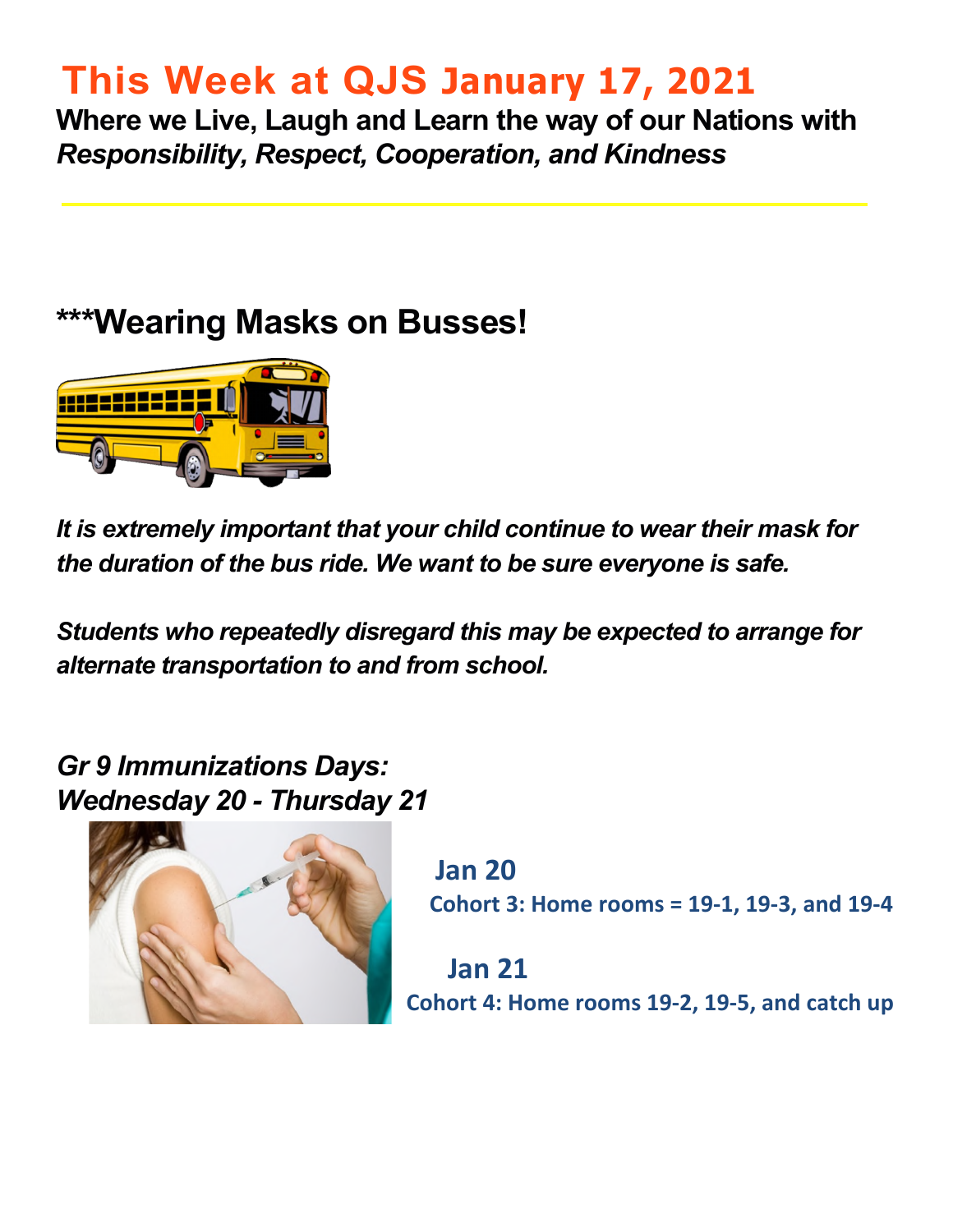### **In Person Meeting (Cafeteria)**

**Next PAC Meeting January 25, 6:30 p.m.** 

**We have 20 spaces available. Please call the school (250-747-2103) to let us know you would like to attend our January meeting.** 

#### **COVID Safe Protocols:**

**-Sign in and sanitize at Entry/Exit** 

**-Wear mask (one provided if you do not have your own)** 

**-Stay 2 m away from other adults during the time you are in the school** 



### **NEW: IN THE PARENT'S CORNER Information for Parents**

## **HOPE, IS IT TEACHABLE?**

**[https://www.screenagersmovie.com/tech-talk-tuesdays/hope-is-it](https://www.screenagersmovie.com/tech-talk-tuesdays/hope-is-it-teachable?mc_cid=a517dac0aa&mc_eid=e21bafb256)[teachable?mc\\_cid=a517dac0aa&mc\\_eid=e21bafb256](https://www.screenagersmovie.com/tech-talk-tuesdays/hope-is-it-teachable?mc_cid=a517dac0aa&mc_eid=e21bafb256)** 

### **WHERE HAS OUR SWEET YOUNG CHILD GONE?! THE CHALLENGE OF HOLDING ON TO OUR YOUNG TEENS**

**[https://neufeldinstitute.org/where-has-my-sweet-child-gone-the-challenge-of-holding-on-to-our-young-](https://neufeldinstitute.org/where-has-my-sweet-child-gone-the-challenge-of-holding-on-to-our-young-teens/?fbclid=IwAR2HPNTCrmAejlJBseiTPRNWU6clNtin1xwhin6pYzJ0yzx2V5p4j_JTzWY)**

**[teens/?fbclid=IwAR2HPNTCrmAejlJBseiTPRNWU6clNtin1xwhin6pYzJ0yzx2V5p4j\\_JTzWY](https://neufeldinstitute.org/where-has-my-sweet-child-gone-the-challenge-of-holding-on-to-our-young-teens/?fbclid=IwAR2HPNTCrmAejlJBseiTPRNWU6clNtin1xwhin6pYzJ0yzx2V5p4j_JTzWY)** 

#### **SPORTS AND EVENTS: Basketball Starting!**

**Coach: Cyril Tobin Gr 8 Mondays and Thursdays from 3:00 – 5:00 Coach: Jack Redden Gr 9 Tuesdays and Wednesdays from 3:00 – 4:30 Fridays – TBA \*special permission signed before playing** 

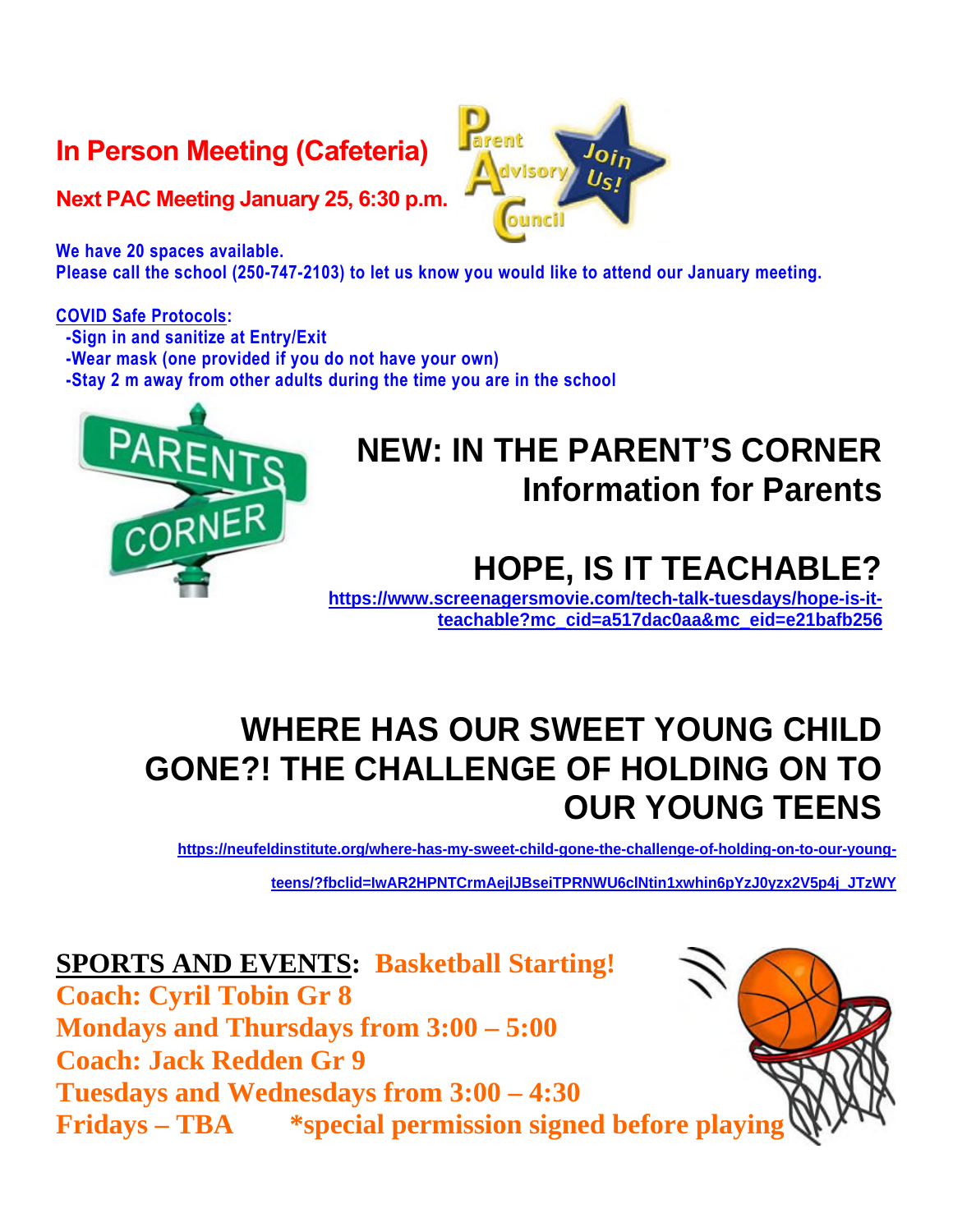### **Welcome to new staff!**



**Kelsi Brown and Sarah Guest have joined our teaching staff. We would like to welcome them in their new roles as French Second Language and Socials teacher (Ms. Brown) and Social Emotional Helping Teacher (Mrs. Guest). They are joining a dedicated team of professionals and each has talents to add to our strengths.** 



**Know about something going on? Please let us know. We work with families and students to resolve issues. The problems that continue are usually the ones we don't know about yet! Contact us: 250-255-6057, 250-747-2103 School safety is a shared responsibility that requires cooperation, collaboration and communication.** 

### Take Action

You have the power to stand up for what is right and stand up for each other. Someone showing bullying behaviour loses their control if they do not have an audience watching them.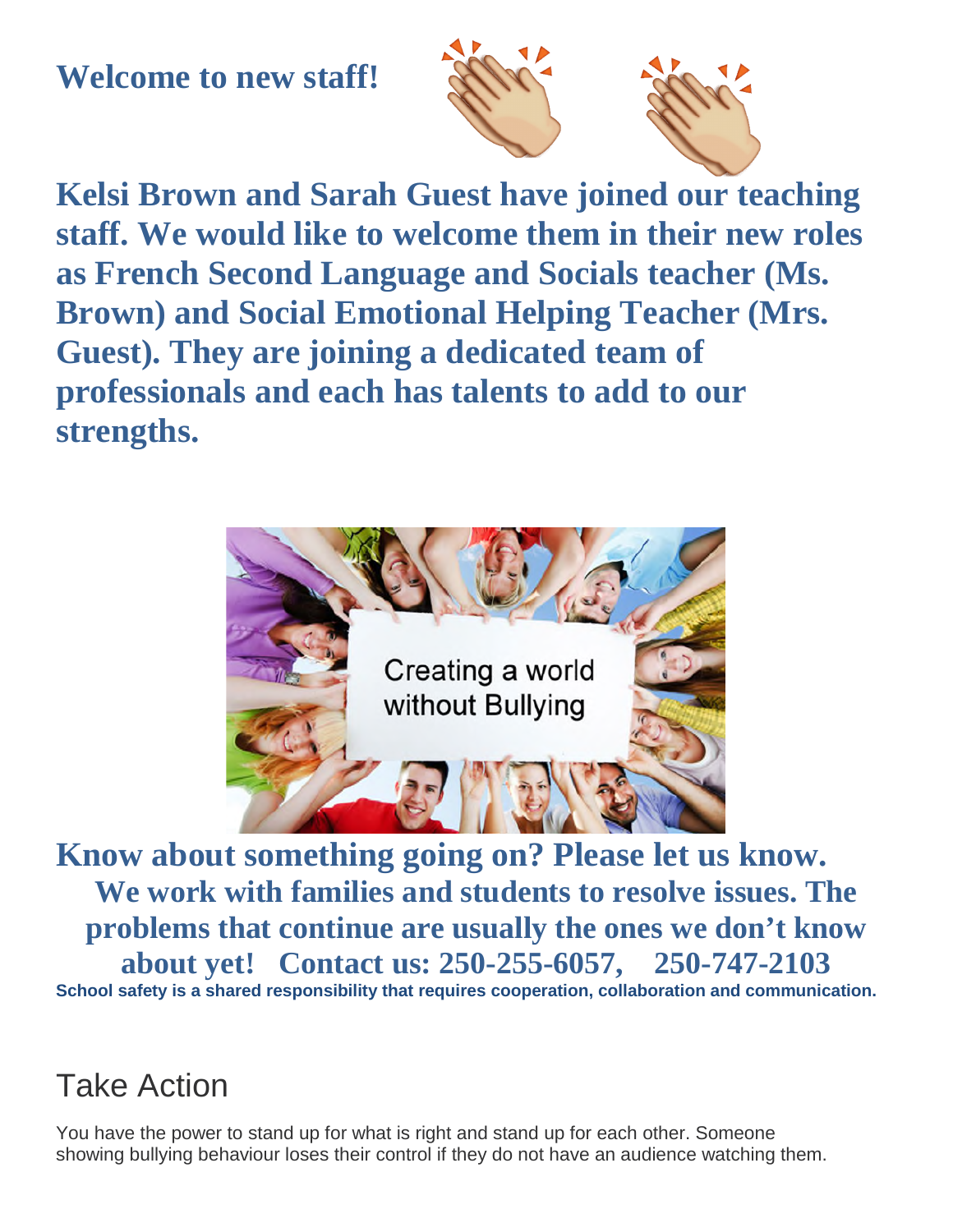If you see bullying, you can stop it within 10 seconds of getting involved. You could try:

- Saying something like, "leave him alone," or "cut it out."
- Defending the victim
- Directing attention away from the bullying
- Getting support from friends to stand up against bullying
- Reporting the bullying to adults

Don't be a bystander and encourage bullying behaviour by:

- Laughing, cheering or recording it
- Forwarding bullying photos or texts
- Visiting websites that target a specific person
- "Liking" mean comments or photos on social media
- Joining in on the bullying

### **For more information check out <https://www2.gov.bc.ca/gov/content/erase>**

#### **STILL CONFUSED?**

**Sign in and Sign out Procedures** 

**If your child is arriving at school late, please have them check in at the office.** 

**Picking up your child? (Only your child! Your family only.)** 

**Please call the office (250-747-2103) to let us know or send your child with a note to bring to the office.** 

**We will give your child a little green permission slip to show staff we have recorded them absent at the office.**